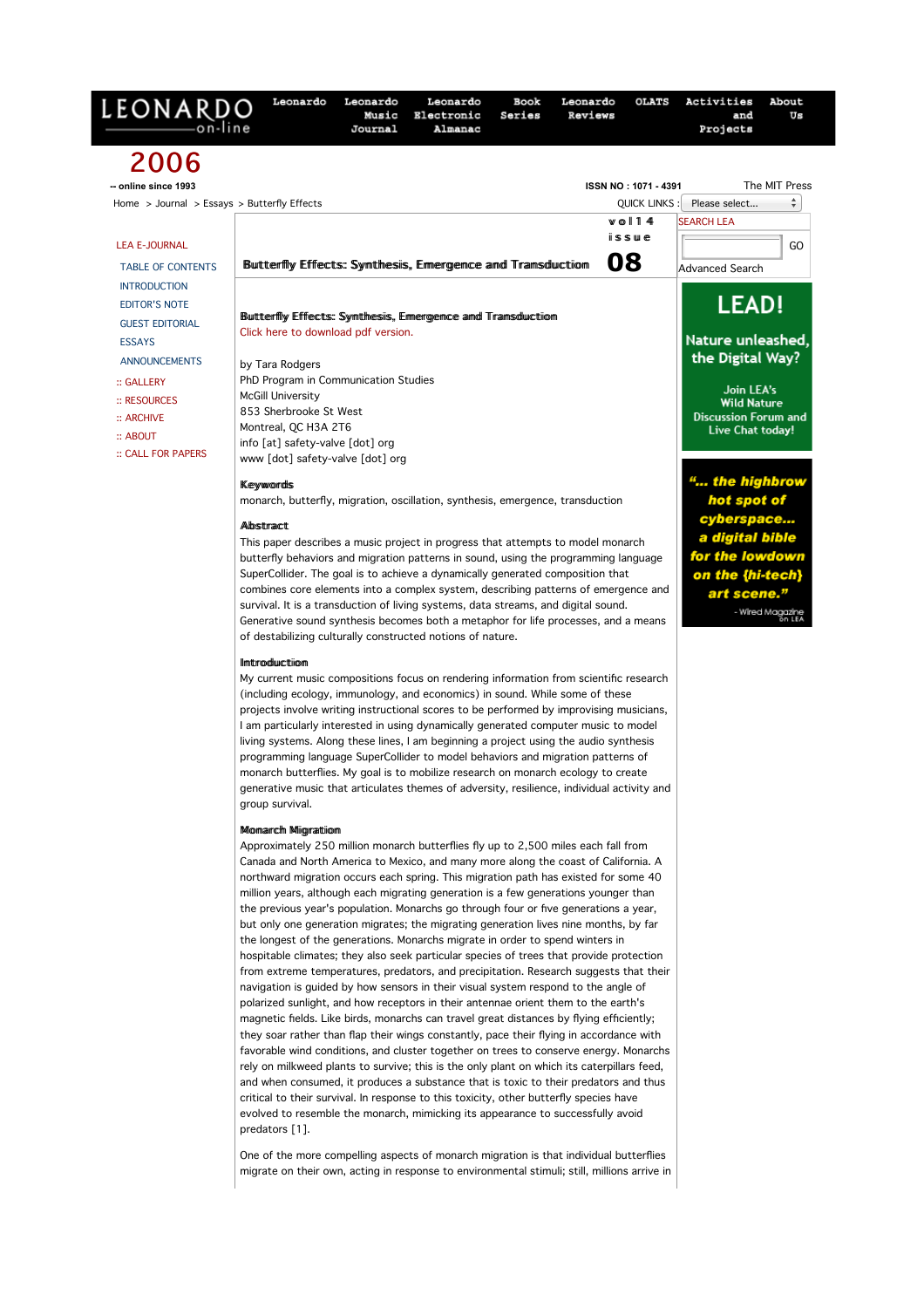the same overwintering areas at roughly the same time. The title of my project, borrowed from Edward Lorenz's research on chaos theory in the 1960s, acknowledges this process by which individual actions catalyze complex dynamics of a larger system. Described as "sensitive dependence on initial conditions", the butterfly effect posits that any minuscule change in initial conditions can radically affect the long-term behavior of a system. For example, the flapping of a butterfly's wing produces a tiny change in atmospheric conditions, which, over time, can result in drastically transformed meteorological circumstances [2]. My musical interest, likewise, is not in creating a fixed compositional form, but a dynamic system in which the behaviors and interactions of sound objects shape the form of the piece differently each time the program is executed.

# Souumd As Osciilllattiiom

Sound possesses dualities of "content and form, acoustic energy and sine wave information, both substance and code, particle and pattern"; it is a mechanism for conveying meanings, and a material energy that affects and is affected by bodies and environments [3]. Scholars in the developing field of sound studies have recognized how a visualist framework has historically worked to exclude the sonic from cultural analysis. [4] A similar trend is occurring in science: Most data presentation techniques in the past have been based on visualization, but scientists increasingly explore sonification as a means of interpreting their research and recognize that acoustic patterns may communicate information more clearly than visual representations [5]. The potential for sound to relay "either and both" content and form make it a potent medium for communication in art and science [6].

Sound connects to embodied experience, life patterns, and environments by manifesting as oscillations, or repeated fluctuations in vibrational energy. Aden Evens writes: "Vibrations do not disappear, but dissipate, echoing all the while, for energy is conserved…. Even our bodies hum along with the noise of the universe" [7]. Indeed, within the human body, synchronized oscillations occur at many levels: in the cells of a particular organ, between various organs, and between ourselves and our environment (As with monarchs, our own movement patterns are synchronized, to a certain degree, by light and darkness) [8]. Oscillations are foundational to biological, physical, social, and technological systems — they are also the building blocks of electronic sound synthesis. In the musical sense, an oscillator produces a cyclical waveform. Periodic (repeating) waveforms occupy a temporal and spatial trajectory not unlike human activities and communications that also align toward "patterning and predictability" [9]. Consciousness and identity formation also emerge from cyclical patterning: For instance, we might locate oscillations within the context of Judith Butler's performative theory of gender as a "stylized repetition of acts" and in Gertrude Stein's succinct observation that "[I]oving repeating being is in a way earthly being" [10].

# Meetthoodiolloogy

SuperCollider 3 is an object-oriented programming environment for real-time audio synthesis. Its architecture is built around unit generators, which are objects (including oscillators) that process or generate sound. SuperCollider is well-suited to mapping life patterns or ecological systems because it provides a syntax for describing dynamically generated streams of events, and a means to process large numbers of objects simultaneously [11]. Object-oriented programming itself is based on a biological model: Individual "cells" communicate with each other via messages, working together to accomplish an end goal but can function independently or self-organize to solve problems when necessary [12]. Code is inevitably an articulation of human activity, which itself is "coded within social and discursive frameworks" [13]. Thus, my attempts to model an ecosystem using code exist in dialogue with the social and cultural codes that make this artistic and technological intervention possible.

I am working to isolate core elements of monarch migration (behaviors, interactions, and environmental factors) that can be deployed in combination to articulate infinite variations of a complex system. In this approach, I am indebted to the work of James McLurkin at the artificial intelligence lab at M.I.T., who develops algorithmic models for swarms of robots based on behavioral patterns of social insects. McLurkin's research focuses on how to use local interactions between proximal robots to produce large-scale behavior patterns of the entire swarm. Simple behavioral building blocks such as "cluster", "disperse", "orbit" and "follow the leader" ultimately can be combined for the self-organizing robots to address more complicated tasks [14]. Some core elements of monarch migration include energy storage (food consumption and clustering), orientation (responses to light and magnetism), and flight (wing movement offset by wind force and direction).

I propose a system of mapping in which aspects of monarch life cycles correspond to parameters of individual butterfly sound objects. In one possible system time lengths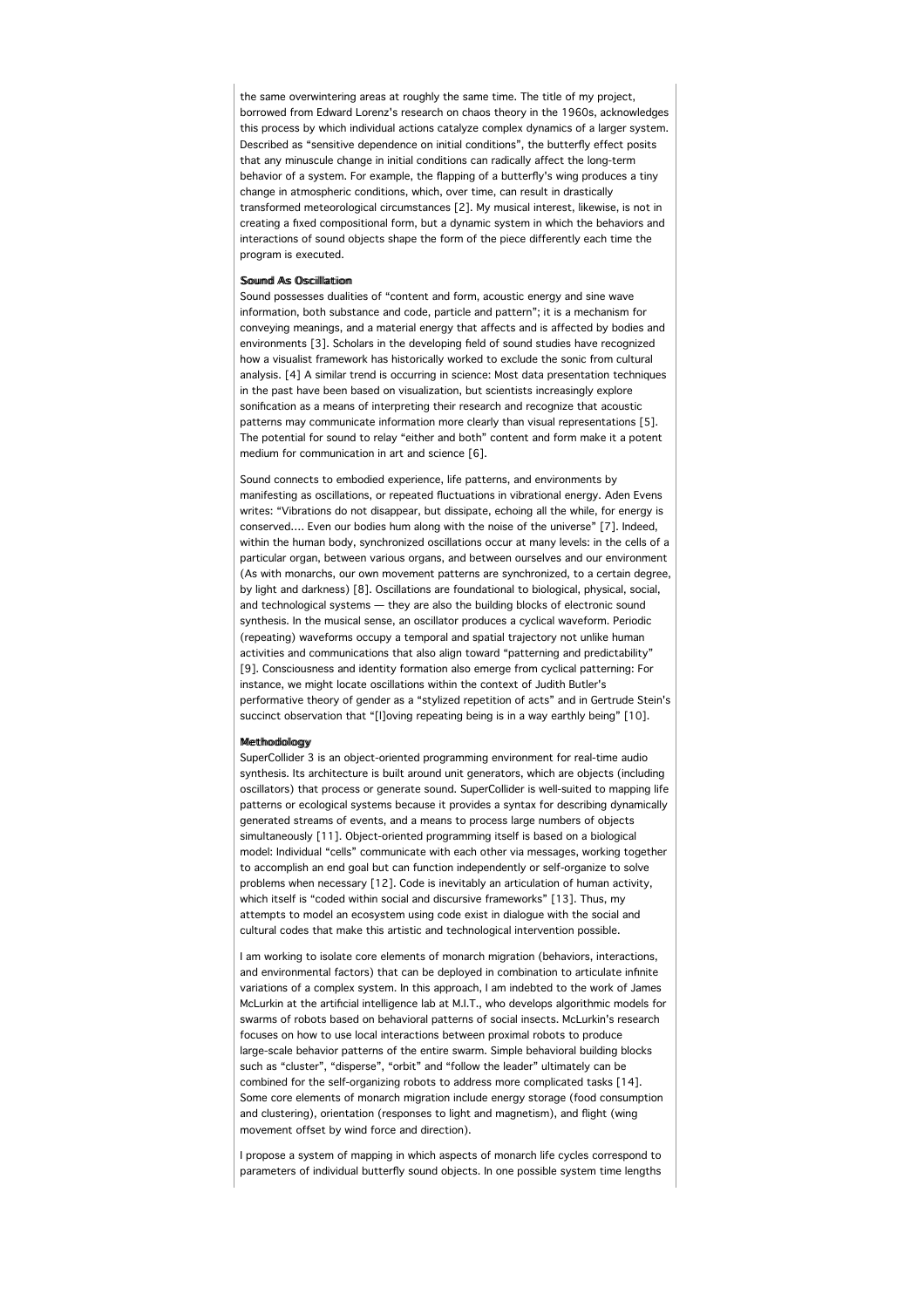of monarchs' three stages of metamorphosis shape the amplitude envelope; energy consumption affects frequency content; wing motion maps to amplitude modulation; direction of movement is rendered through spatialization; and the length of a complete life cycle equals one sound's duration. Predators and environmental conditions are rendered using different oscillators or noise generators than those used to describe monarchs. Techniques such as filtering (perhaps as a metaphor for wind that inhibits forward movement) and convolution might describe interactions of monarchs and environmental factors. When possible, I will map scientific data directly to numbers that generate and shape sounds in SuperCollider, or indirectly in ways that adhere to findings of the research. (I acknowledge that such a mapping system is never objective, but always an articulation of my own subjectivity in relation to programming the piece) [15].

# Symthesiis Amd Nature

I embrace synthesis not only as a mechanism for describing the "natural" but also as a means of questioning the validity of that term. In this project, scientific research is fodder for the synthesis of sound, but the "artificial" character of synthesized sound exposes notions of scientific truth and environmental preservation as social constructs [16]. In North America and Europe environmental preservation efforts have resulted in a "double ideological move [that] simultaneously commodifies nature while positing it as outside commodification" [17]. Ecotourism, including the industries in Mexico and California that accompany monarch migration, is one manifestation of this dialectic of commodification and preservation [18]. The history of much experimental music that incorporates environmental sounds similarly is characterized by the "acquisition of nature sounds" that are decontextualized from their source, mediated by layers of technology, and posited as natural [19]. Recent documentaries on migrating species not only follow this pattern but also work to prescribe universally "natural" behaviors. In March of the Penguins, life cycles of emperor penguins are anthropomorphized and sentimentalized; press materials go so far as to describe the film as a story of "true love" [20]. This documentary can be read on some level as re-inscribing conservative moral codes of the idealized nuclear family: monogamous parents labor to protect their unborn child, share childcare duties equally, and ultimately are marked by success through breeding or personal and social failure in its absence.

Naturalized portrayals of migration and preservation as portrayed in documentaries like Winged Migration and March of the Penguins are also questionable given that America's history and economy have indeed been built on systematic extinction of Native Americans, forced migration and enslavement of African peoples, exploited labor of Mexican and other migratory workers, a prison system that perpetuates a permanent underclass in captivity, and political disenfranchisement of transnational subjects. [21] It seems no coincidence that migration-themed documentaries with idealized portrayals of family and survival –— supposedly found already existing in nature and recreated authentically on the big screen — enjoy unprecedented popularity in America during this era in which issues such as the definition of marriage and family, as well as interests of national security and border patrol, are locked in public debate and legislative crisis.

Some of my tasks, then, in the monarch project are to locate points of rupture in the typical, heteronormative narrative of the natural. I am interested in focusing on the migrating generation of monarchs in part because it is the generation that lives longest and traverses the greatest distances. It remains in a state of reproductive diapause throughout its travel, and is the least likely monarch generation to procreate due to high mortality rates in its journey. Most monarchs — like many people — stay in one geographic location for their entire lifespan and procreate. The migrating monarchs comprise the atypical generation that does not, yet their patterns of movement are critical to perpetuating species survival [22]. By choosing to focus on this atypical generation, and by rendering their behaviors in "artificial", synthesized sound, I suggest recognizing that migration is a socially constructed, politically charged phenomenon as much as it is a naturally occurring, ecological one.

#### Ermerrgemce And Transduction

This project is largely informed by concepts of emergence and transduction. Emergent systems are those in which local interactions combine to create higher-level behaviors that are adaptive to environmental conditions [23]. Composer David Dunn provides important insights on making music based on emergent phenomena. In the liner notes to Chaos and the Emergent Life of the Pond, his audio collage of field recordings of freshwater ponds in North America and Africa, he writes: "[I]t is through listening to the pond that I am forced to grasp its wholeness. Our dependency on visual spatiotemporal metaphors eludes the dense interpenetration of living things. If one is to speak of the chaos of living systems, I prefer to hear it" [24]. Dunn's work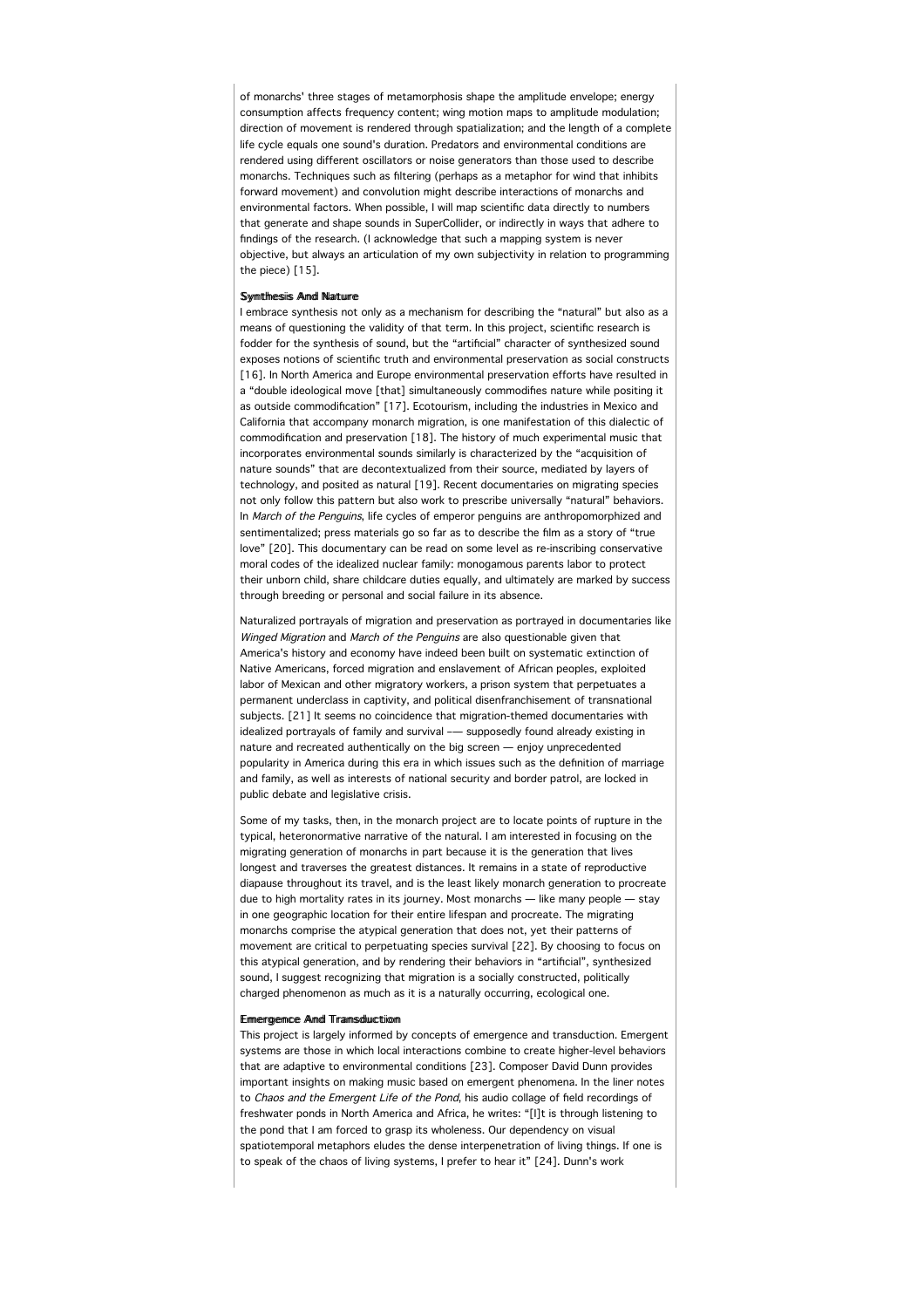foregrounds the complexity of communication patterns in living systems and consistently problematizes the recordist/composer's complicity in these processes rather than claiming the recorded environment as something that can be objectively observed and preserved [25].

Transduction — generally speaking, a term for the conversion of one form of energy to another — is a useful concept for framing my project, in part, because of the obvious transductions that exist at all levels of sound recording and transmission (For example, a microphone converts physical vibrations to electrical energy; a loudspeaker carries out this process in reverse, turning oscillating current into sound waves). Like oscillations, transductive phenomena permeate biological, physical, and social realms. Adrian Mackenzie's theories of transduction provide an interesting paradigm that can be applied toward understanding expressive practices in computer music: "Transductive processes occur at the interface between technical and non-technical, human and non-human, living and non-living", a flow of engagement and interplay between divergent realities [26]. The monarch project facilitates a transduction of living patterns into abstractions of scientific research and computer programming, which are re-projected into new environments as synthesized sounds that in turn affect other living patterns.

# **Summmary**

The realm of the digital, in this project, seems ideal for exploring the realm of the wild, and vice versa: Expressions of digital and wild life exist not in opposition or parallel, but within processes of transduction. Dynamic structures of object-oriented programming offer tremendous possibility for rendering life patterns of an ecosystem; at the same time, the "unnatural" sound of digital synthesis exposes our understandings of nature as always already entwined with cultural production. If music is, as in Attali's analysis, "a herald, for change is inscribed in noise faster than it transforms society", such dynamically generated sonic models of ecosystems offer one method of making survival struggles more audible [27].

Note: "Butterfly Effects" was presented as a quad sound installation at the Mills College Chapel, Oakland, California, on March 31, 2006. Audio and video documentation are online at: http://www.safety-valve.org/bfx.html

#### Refferences and Notes

1. Karen S. Oberhauser and Michelle J. Solensky (eds.) The Monarch Butterfly: Biology and Conservation (Ithaca: Cornell University Press, 2004); Karen Oberhauser, Monarch Butterfly FAQ, http://www.learner.org/jnorth/search/Monarch.html; Walter Sakai, Monarch Butterflies, http://homepage.smc.edu/sakai\_walter/Monarch%20Butterfly /monarch.htm; Heidi Hardman, How Monarch Butterflies Are Wired for Navigation, http://www.eurekalert.org/pub\_releases/2005-05/cp-hmb042905.php, last accessed September 2005.

2. Gregory Rae, Chaos Theory: A Brief Introduction, http://www.imho.com/grae/chaos /chaos.html, last accessed September 2005.

3. Julian Henriques, "Sonic Dominance and the Reggae Sound System Session", Michael Bull and Les Back (eds.) The Auditory Culture Reader (Oxford and New York: Berg, 2003) pp. 451-73.

4. Michael Bull and Les Back, "Introduction: Into Sound", in The Auditory Culture Reader, pp. 1-18.

5. Thomas Hermann, Data Exploration by Sonification, http://www.techfak.unibielefeld.de/ags/ni/projects/datamining/datason/datason\_e.html, last accessed September 2005. For an example of a collaboration between a musician and scientist, see John Dunn and Mary Anne Clark, "Life Music: The Sonification of Proteins", Leonardo On-Line, http://mitpress2.mit.edu/e-journals/Leonardo/isast/articles /lifemusic.html, last accessed September 2005.

6. Henriques, p. 460.

7. Aden Evens, Sound Ideas: Music, Machines, and Experience (Minneapolis: University of Minnesota Press, 2005) p. 14.

8. Steven Strogatz, Sync: How Order Emerges From Chaos in the Universe, Nature, and Daily Life (New York: Theia, 2003) p. 72.

9. Gregory Bateson, quoted in N. Katherine Hayles, How We Became Posthuman: Virtual Bodies in Cybernetics, Literature, and Informatics (Chicago and London: University of Chicago Press, 1999) p. 25.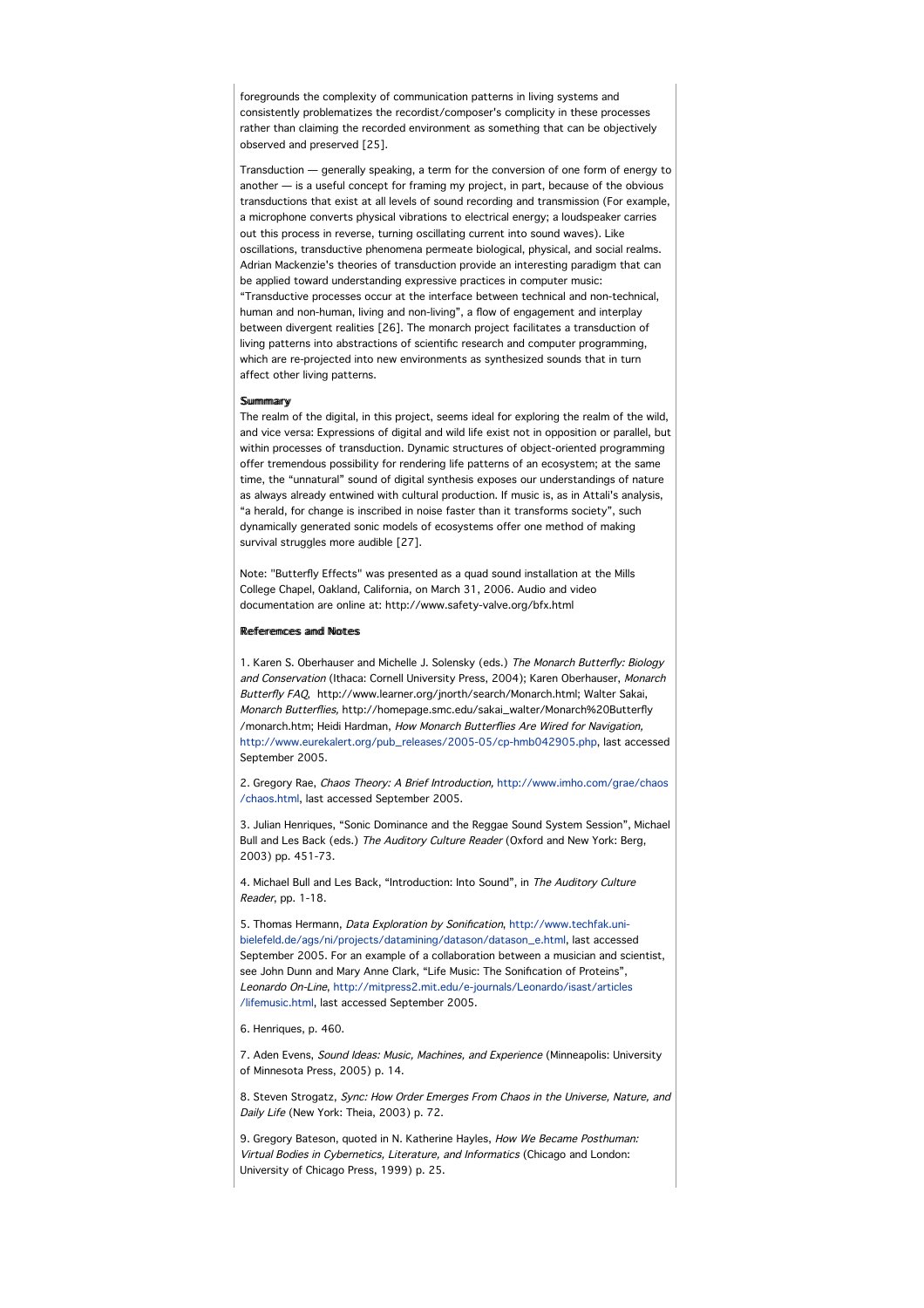10. Judith Butler, Gender Trouble: Feminism and the Subversion of Identity (London: Routledge, 1990) p.140; Gertrude Stein, The Making of Americans (New York: Something Else Press, 1966 [1925]).

11. James McCartney, "Rethinking the Computer Music Language: SuperCollider", Computer Music Journal Vol. 26, No. 4 pp. 61-68 (Winter 2002).

12. Scott Gasch, Alan Kay, http://ei.cs.vt.edu/~history/GASCH.KAY.HTML, last accessed September 2005.

13. Geoff Cox, Alex McLean and Adrian Ward, The Aesthetics of Generative Code, http://www.generative.net/papers/aesthetics/, last accessed September 2005. See also George Lewis, "Too Many Notes: Computers, Complexity and Culture in Voyager" Leonardo Music Journal Vol. 10 pp. 33-39 (2000).

14. James McLurkin's Personal Webpage; http://people.csail.mit.edu/jamesm /swarm.php, last accessed September 2005.

15. On mapping as "intersubjective communication", see Sharon Daniel and Karen O'Rourke, "Mapping the Database: Trajectories and Perspectives", Leonardo Vol. 37 No. 4 pp. 286-96 (2004).

16. On materiality and artificiality of synthesized sound and related cultural politics, see Jeremy Gilbert and Ewan Pearson, "The Metaphysics of Music", Ch. 3 in Discographies: Dance Music, Culture and the Politics of Sound (London and New York: Routledge, 1999) pp. 54-82, and Brian Currid, "'We Are Family': House Music and Queer Performativity", in Sue-Ellen Case, Philip Brett, and Susan Leigh Foster(eds.) Cruising the Performative: Interventions into the Representation of Ethnicity, Nationality, and Sexuality (Bloomington and Indianapolis: Indiana University Press, 1995) pp. 165-96.

17. Jane C. Desmond, "Performing 'Nature': Shamu at Sea World", in Cruising the Performative, pp. 217-36.

18. Patricia Alisau, Migration Minded, http://www.mexconnect.com/mex\_/travel /bzm/bzmbutterflies.html; Stephen Trimble, Annual Migration Brightens Lives and Vistas in a Mountain Mining Village, http://surf-mexico.com/states/Michoacan /monarchs/monarch\_article.htm, last accessed September 2005.

19. David Dunn with Rene van Peer, "Music, Language and Environment", Leonardo Music Journal Vol. 9 p. 64 (1999).

20. Synopsis of March of the Penguins, Warner Independent Pictures Advertising & Publicity Digital Assets, http://wippub.warnerbros.com/, last accessed September 2005.

21. Winged Migration, dir. Jacques Perrin (Sony Pictures Classics, 2001), http://www.sonyclassics.com/wingedmigration/home.html; March of the Penguins, dir. Luc Jacquet, as told by Morgan Freeman (Warner Independent Pictures/National Geographic, 2005), http://wip.warnerbros.com/marchofthepenguins/. While both documentaries are directed by French filmmakers, my commentary on American culture references the films' box office appeal in this country. Penguins recently became the second-highest grossing documentary in U.S. history: Peter Bowes, Penguin Secrets Captivate U.S. Viewers, online article at BBC News online, http://news.bbc.co.uk/1/hi/entertainment/film/4165858.stm, last accessed September 2005.

22. "Monarch Facts", Monarch Butterfly Sanctuary Foundation, http://www.msbf.org/, last accessed September 2005; Oberhauser, "Monarch Butterfly FAQ".

23. Steven Johnson, Emergence: The Connected Lives of Ants, Brains, Cities, and Software (New York: Scribner, 2001) p. 20.

24. David Dunn, Angels and Insects, Santa Fe, NM: What next? Recordings, 1992.

25. Dunn and van Peer, pp. 63-67. See also Eduardo Reck Miranda's work on computer music and emergent systems: Miranda, "On the Music of Emergent Behavior: What Can Evolutionary Computation Bring to the Musician?" in Leonardo Vol. 36, No. 1 pp. 55-59 (2003).

26. Adrian Mackenzie, Transductions: Bodies and Machines at Speed (New York: Continuum, 2002) p. 52.

27. Jacques Attali, Noise: The Political Economy of Music (Minneapolis and London: